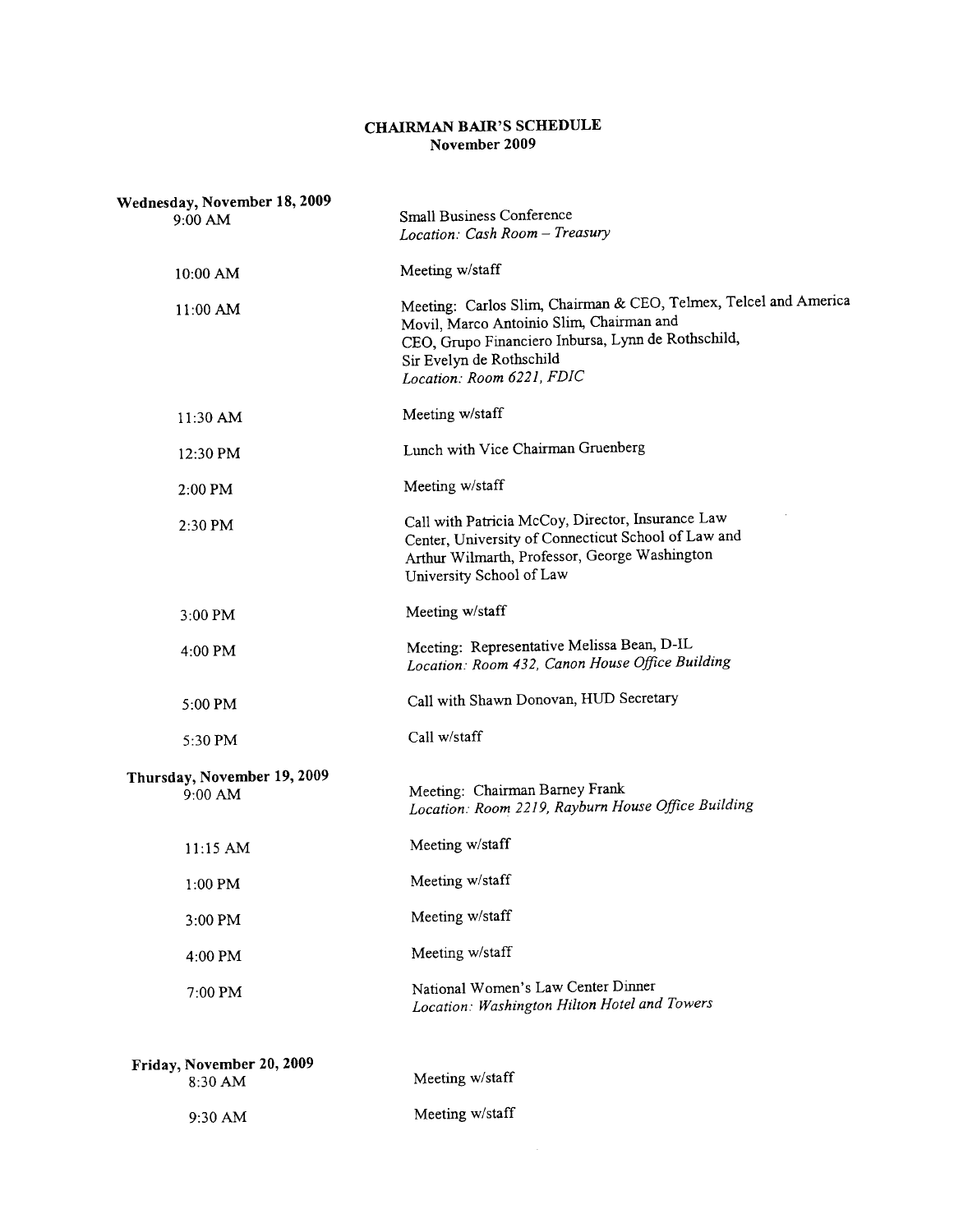| $10:00$ AM                           | Weekly Principals' Conference Call with OCC, OTS<br>and FRB                                                                                                                                                   |
|--------------------------------------|---------------------------------------------------------------------------------------------------------------------------------------------------------------------------------------------------------------|
| 11:00 AM                             | Meeting w/staff                                                                                                                                                                                               |
| 12:00 PM                             | Lunch with Bill Isaac                                                                                                                                                                                         |
| 1:00 PM                              | Interagency Meeting on Securitization<br>Location: Room 6221, FDIC                                                                                                                                            |
| $4:00$ PM                            | Meeting w/staff                                                                                                                                                                                               |
| 4:30 PM                              | Meeting w/staff                                                                                                                                                                                               |
| 5:00 PM                              | Telephone Interview with Politico<br>Location: Chairman's Office                                                                                                                                              |
| <b>Monday, November 23 2009</b>      |                                                                                                                                                                                                               |
| 9:30 AM                              | Meeting w/staff                                                                                                                                                                                               |
| 10:00 AM                             | Meeting w/staff                                                                                                                                                                                               |
| 11:00 AM                             | Meeting: Karen Mills, Administrator<br>U.S. Small Business Administration<br>Location: Chairman's Office                                                                                                      |
| 1:00 PM                              | Meeting: Wilbur Ross, CEO, WL Ross & Company,<br>David Friedman, President and CEO, American Home<br>Mortgage Servicing, and Jim Lockhart, Vice Chairman,<br>WL Ross & Company<br>Location: Chairman's Office |
| 2:00 PM                              | Meeting w/staff                                                                                                                                                                                               |
| $3:00$ PM                            | Meeting w/staff                                                                                                                                                                                               |
| 4:00 PM                              | Meeting w/staff                                                                                                                                                                                               |
| 5:45 PM                              | Call with Governor Tarullo and Vice Chairman Kohn                                                                                                                                                             |
| Tuesday, November 24 2009<br>8:30 AM | Meeting w/staff                                                                                                                                                                                               |
| 10:00 AM                             | Quarterly Banking Profile Press Conference                                                                                                                                                                    |
|                                      | Location: FDIC Board Room                                                                                                                                                                                     |
| 10:30 AM                             | Interview with Wall Street Journal<br>Location: Chairman's Office<br>$-3-$                                                                                                                                    |
| 11:00 AM                             | Meeting w/staff                                                                                                                                                                                               |
| 12:00 PM                             | Meeting w/staff                                                                                                                                                                                               |

- 2 -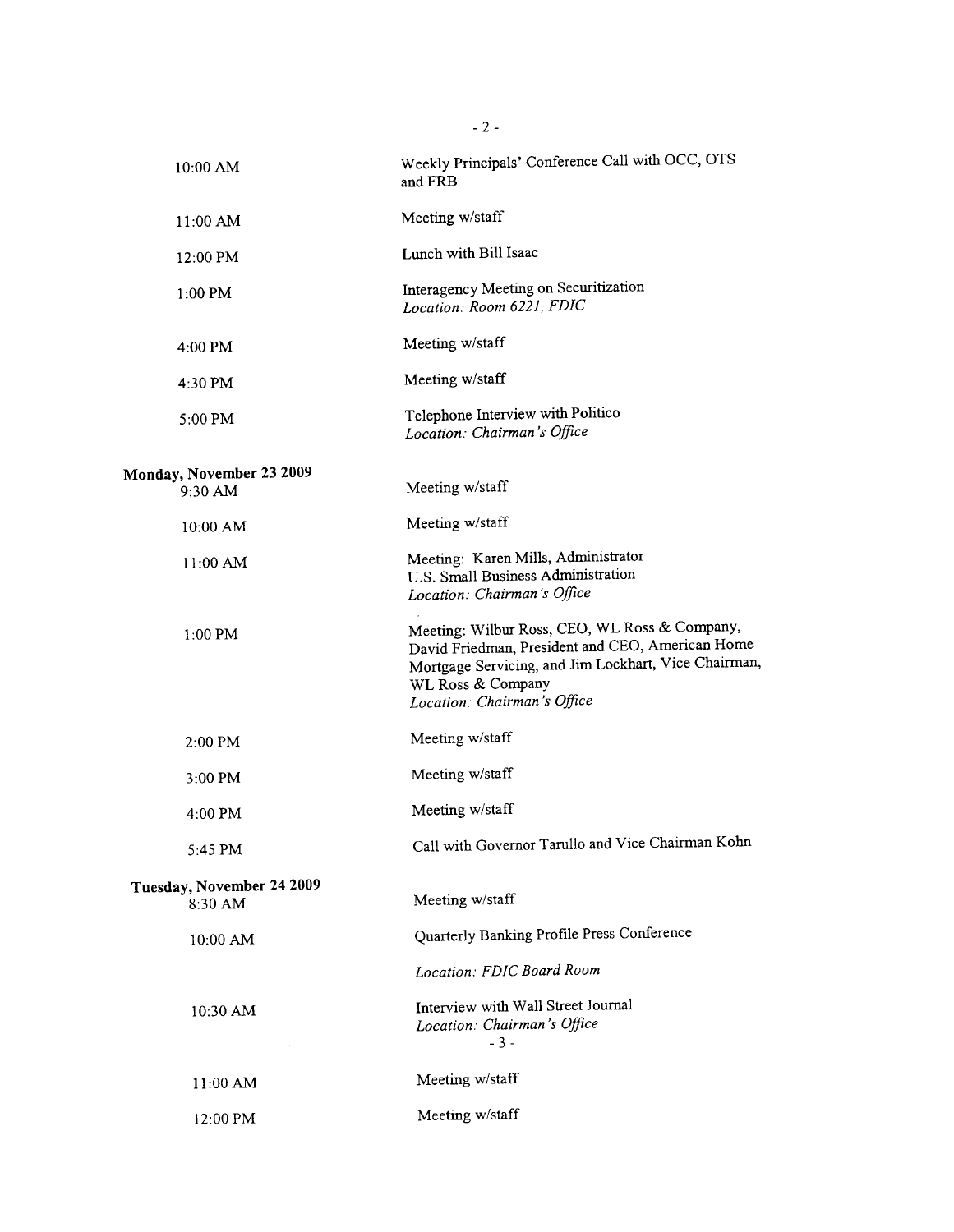| 2:00 PM                                         | Interview with The Charlotte Observer<br>Location: Chairman's Office                                        |
|-------------------------------------------------|-------------------------------------------------------------------------------------------------------------|
| 3:30 PM                                         | Meeting w/staff                                                                                             |
| 4:30 PM                                         | Meeting w/staff                                                                                             |
| 5:30 PM                                         | Meeting with Vice Chairman Gruenberg                                                                        |
| Wednesday, November 25, 2009<br>9:00 AM         | Meeting w/staff                                                                                             |
| 10:00 AM                                        | Meeting: Diana Taylor, Michael O'Neill,<br>John Gerspach and Brian Leach, Citi<br>Location: Room 6221, FDIC |
| 11:30 AM                                        | Meeting: Walter Massey, Brian Moynihan and<br>Don Powell, Bank of America<br>Location: Chairman's Office    |
| Monday, November 30, 2009<br>$12:00 \text{ PM}$ | Lunch with Gene Ludwig, Managing General Partner,<br>Promontory Financial Group                             |
| $1:00$ PM                                       | Meeting w/staff                                                                                             |
| $2:00$ PM                                       | Call with Governor Tarullo, Vice Chairman Kohn, and<br>Comptroller Dugan                                    |
| 2:30 PM                                         | Interview with CBS Network News Radio<br>Location: Chairman's Office                                        |
| 3:00 PM                                         | Meeting: Donald Marron, Lightyear Capital<br>Location: Chairman's Office                                    |
| $3:30 \text{ PM}$                               | Meeting w/staff                                                                                             |
| $5:00$ PM                                       | Meeting: Representative Brad Sherman, D-CA<br>Location: Room 2242, Rayburn House Office Building            |
| $6:00$ PM                                       | Meeting w/staff                                                                                             |

 $\label{eq:2.1} \frac{1}{\sqrt{2}}\int_{\mathbb{R}^3}\frac{1}{\sqrt{2}}\left(\frac{1}{\sqrt{2}}\right)^2\frac{1}{\sqrt{2}}\left(\frac{1}{\sqrt{2}}\right)^2\frac{1}{\sqrt{2}}\left(\frac{1}{\sqrt{2}}\right)^2\frac{1}{\sqrt{2}}\left(\frac{1}{\sqrt{2}}\right)^2.$ 

 $\mathcal{L}^{\text{max}}_{\text{max}}$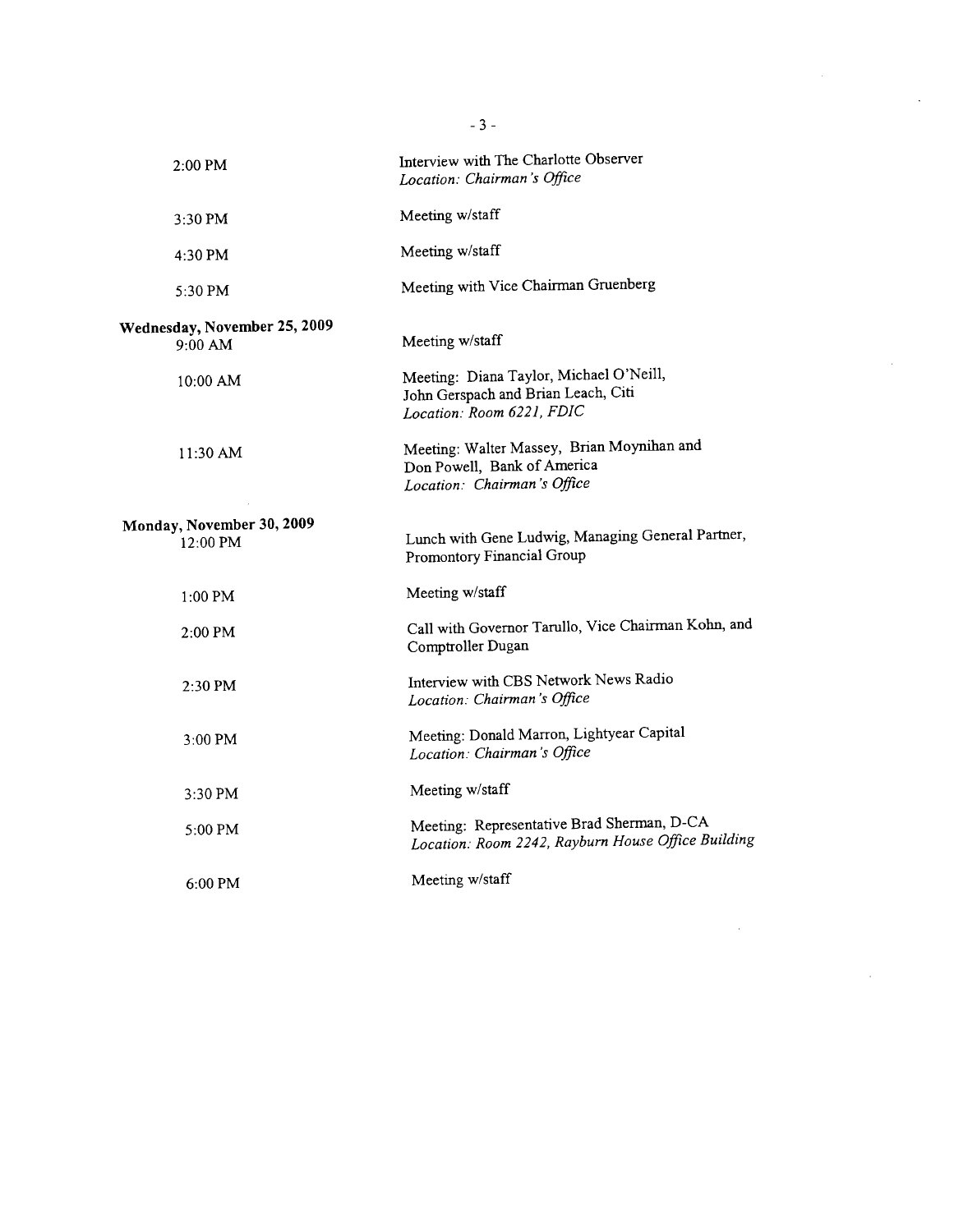## CHAIRMAN BAIR'S SCHEDULE December 2009

| Tuesday, December 1, 2009<br>8:30 AM             | Meeting w/staff                                                                                                                                     |
|--------------------------------------------------|-----------------------------------------------------------------------------------------------------------------------------------------------------|
| 9:00 AM                                          | Meeting w/staff                                                                                                                                     |
| $10:00$ AM                                       | Meeting w/staff                                                                                                                                     |
| $11:00$ AM                                       | Meeting w/staff                                                                                                                                     |
| 12:00 PM                                         | Lunch w/staff                                                                                                                                       |
| $1:00$ PM                                        | FFIEC Council Meeting<br>Location: FDIC Board Room                                                                                                  |
| $3:00$ PM                                        | Meeting w/staff                                                                                                                                     |
| 3:30 PM                                          | Meeting w/staff                                                                                                                                     |
| Wednesday, December 2, 2009<br>8:45 AM - 3:00 PM | Meeting: FDIC Committee on Economic Inclusion<br>Location: FDIC Board Room                                                                          |
| 3:00 PM                                          | Meeting w/staff                                                                                                                                     |
| $3:15$ PM                                        | Meeting w/staff                                                                                                                                     |
| 4:30 PM                                          | Meeting w/staff                                                                                                                                     |
| Thursday, December 3, 2009<br>8:45 AM            | Interview with Bloomberg Editorial Board<br>Location: 1399 New York Avenue, Washington, D.C.                                                        |
| 10:00 AM                                         | Meeting w/staff                                                                                                                                     |
| 11:30 AM                                         | Press Event for the Chairman's Award Program for<br>Financial Innovation<br>Location: National Press Club<br>1399 New York Avenue, Washington, D.C. |
| <b>TRAVEL</b>                                    | Washington, D.C. to New York<br>G-30 Dinner, Federal Reserve Bank of New York                                                                       |
| Friday, December 4, 2009<br>- All Day -          | <b>TRAVEL</b>                                                                                                                                       |
| $8:30$ AM $-$ 9:30 AM                            | Meeting: Asset Backed Securities and Mortgage<br><b>Backed Securities Investors</b><br>Location: Intercontinental Hotel, New York, New York         |
| $10:00$ AM $- 11:00$ AM                          | Wall Street Journal Editorial Board Meeting                                                                                                         |
| 12:10 PM - 1:15 PM                               | Development School for Youth<br>Location: Hilton Hotel, New York, New York                                                                          |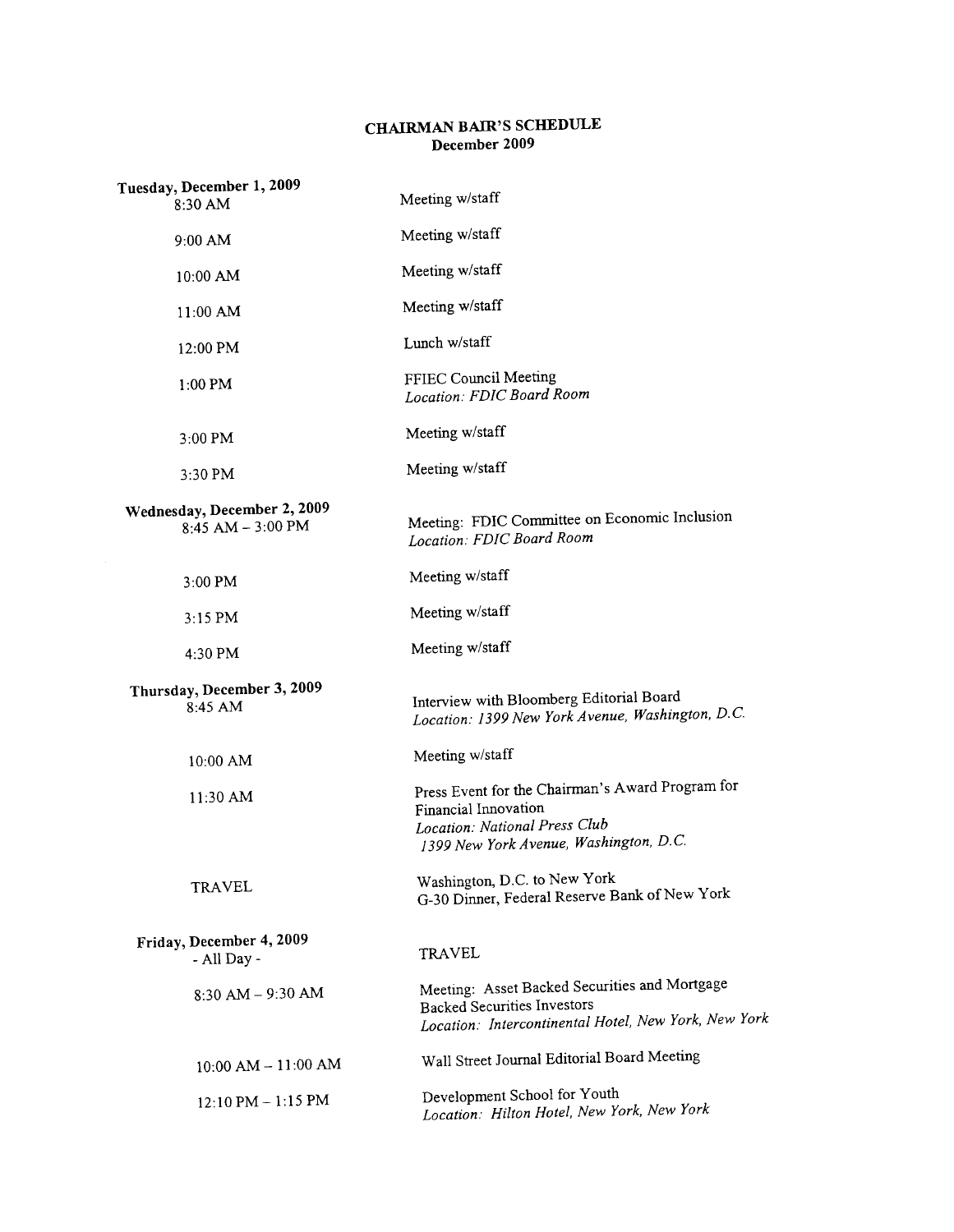| $3:30$ PM                              | Call with Peter Weinberg, Perella Weinberg Partners                                                                        |
|----------------------------------------|----------------------------------------------------------------------------------------------------------------------------|
| 5:30 PM                                | Call with Peter Weinberg, Perella Weinberg Partners                                                                        |
| Monday, December 7, 2009<br>10:00 AM   | Call w/staff                                                                                                               |
| $11:00$ AM                             | Call w/staff                                                                                                               |
| 12:00 PM                               | Call with Representative Brad Miller, D-NC                                                                                 |
| $2:00 \text{ PM}$                      | Meeting w/staff                                                                                                            |
| $2:15$ PM                              | Meeting w/staff                                                                                                            |
| 2:30 PM                                | Meeting w/staff                                                                                                            |
| $3:30$ PM                              | Meeting w/staff                                                                                                            |
| $7:00$ PM                              | White House Holiday Ball                                                                                                   |
| Tuesday, December 8, 2009<br>10:00 AM  | Meeting: Richard Kovacevich, Howard Atkins,<br>David Hoyt and Michael Loughlin, Wells Fargo<br>Location: Chairman's Office |
| 11:00 AM                               | Meeting w/staff                                                                                                            |
| 12:00 PM                               | Lunch w/staff                                                                                                              |
| $2:00$ PM                              | Meeting with Director Curry                                                                                                |
| 2:30 PM                                | Meeting w/staff                                                                                                            |
| $3:00$ PM                              | Meeting w/staff                                                                                                            |
| $4:00 \text{ PM}$                      | Meeting w/staff                                                                                                            |
| Wednesday, December 9, 2009<br>8:00 AM | Call to Acting Director John Bowman                                                                                        |
| 8:30 AM                                | Meeting w/staff                                                                                                            |
| 9:00 AM                                | Meeting w/staff                                                                                                            |
| 10:00 AM                               | Meeting: Representatives from the Managed Funds<br>Association<br>Location: Room 6221, FDIC                                |
| $11:00$ AM                             | Meeting w/staff                                                                                                            |
| 12:00 PM                               | Meeting w/staff                                                                                                            |
| 1:00 PM                                | Interview with New York Times                                                                                              |

 $\sim$ 

 $- 2 -$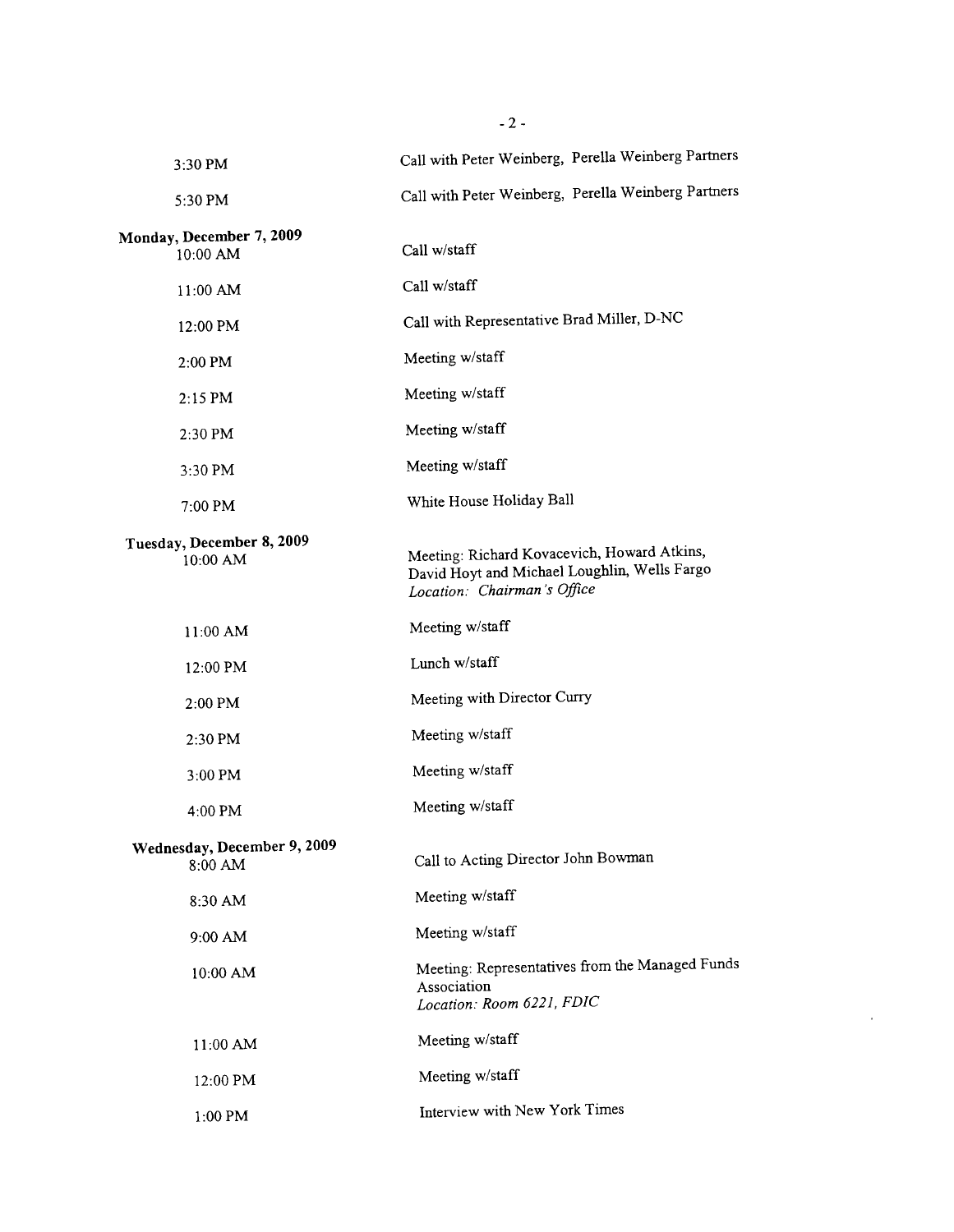|                                        | Location: Chairman's Office                                                                                                                                                                                                     |
|----------------------------------------|---------------------------------------------------------------------------------------------------------------------------------------------------------------------------------------------------------------------------------|
| 2:00 PM                                | Meeting w/staff                                                                                                                                                                                                                 |
| 3:00 PM                                | Meeting w/staff                                                                                                                                                                                                                 |
| 4:00 PM                                | Meeting w/staff                                                                                                                                                                                                                 |
| Thursday, December 10, 2009<br>9:30 AM | Meeting w/staff                                                                                                                                                                                                                 |
| $10:00$ AM                             | Weekly Principals' Conference Call with OCC, OTS and FRB                                                                                                                                                                        |
| 12:00 PM                               | Interview with New York Times<br>Location: Executive Dining Room                                                                                                                                                                |
| 1:30 PM                                | Call with Acting Director John Bowman                                                                                                                                                                                           |
| 2:30 PM                                | Meeting w/staff                                                                                                                                                                                                                 |
| $3:00$ PM                              | Meeting: Jim Hance and Oliver Sarkozy, Carlyle Group<br>Location: Chairman's Office                                                                                                                                             |
| $4:00$ PM                              | Meeting w/staff                                                                                                                                                                                                                 |
| Friday, December 11, 2009<br>7:30 AM   | Democratic Attorneys General Annual Meeting<br>Location: Athens Room, Hotel Monaco                                                                                                                                              |
| 8:30 AM                                | Meeting w/staff                                                                                                                                                                                                                 |
| 10:00 AM                               | House Financial Services Committee Hearing on Bank of America's<br>Acquisition of Merrill Lynch, the Federal Bailout of Bank of<br>America and FDIC's Role in the Bailout<br>Location: Room 2127, Rayburn House Office Building |
| 11:30 AM                               | Meeting w/staff                                                                                                                                                                                                                 |
| 12:00 PM                               | Lunch with Vice Chairman Gruenberg                                                                                                                                                                                              |
| Monday, December 14, 2009<br>$9:00$ AM | Interview with CNBC<br>Location: The White House                                                                                                                                                                                |
| 9:30 AM                                | Meeting w/staff                                                                                                                                                                                                                 |
| 10:00 AM                               | Meeting w/staff                                                                                                                                                                                                                 |
| 11:00 AM                               | Meeting w/staff                                                                                                                                                                                                                 |
| 12:00 PM                               | FDIC Holiday Party<br>Location: Virginia Square Building Auditorium                                                                                                                                                             |
| 1:30 PM                                | Meeting: Jim Rohr and Bob Hoyt, PNC Financial Services Group                                                                                                                                                                    |

- 3 -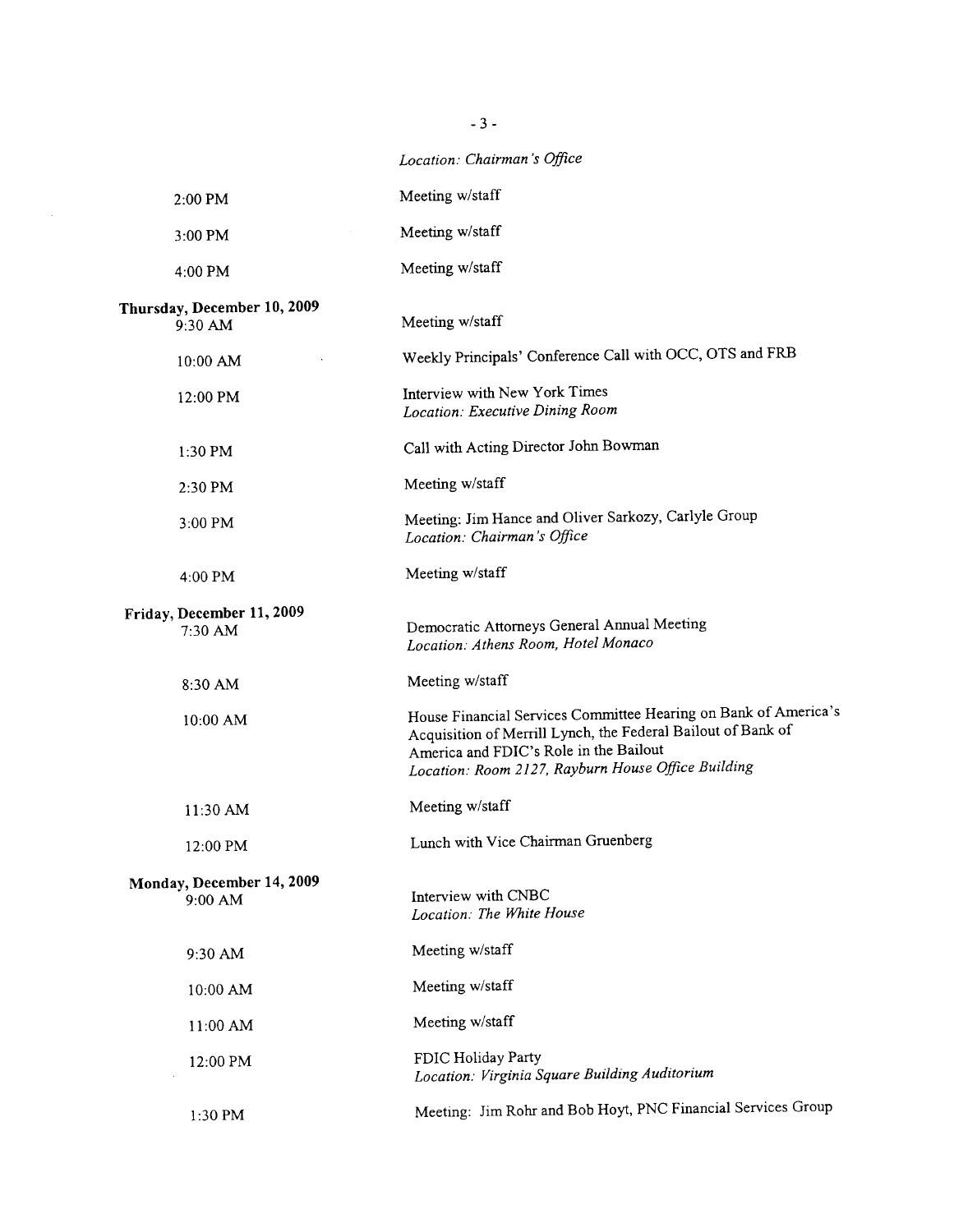|                                         | Location: Chairman's Office                                                                                              |
|-----------------------------------------|--------------------------------------------------------------------------------------------------------------------------|
| $2:00$ PM                               | Meeting w/staff                                                                                                          |
| 3:00 PM                                 | Meeting: Bart Dzivi, Phil Angelides and Bill Thomas<br>of the Financial Crisis Commission<br>Location: Chairman's Office |
| 4:00 PM                                 | Meeting w/staff                                                                                                          |
| 4:30 PM                                 | Meeting w/staff                                                                                                          |
| Tuesday, December 15, 2009<br>11:00 AM  | FDIC Board Meeting<br>Location: FDIC Board Room                                                                          |
| $1:00$ PM                               | Meeting w/staff                                                                                                          |
| 2:00 PM                                 | Meeting w/staff                                                                                                          |
| 3:30 PM                                 | Meeting w/staff                                                                                                          |
| 4:30 PM                                 | Meeting w/staff                                                                                                          |
| Wednesday, December 16, 2009<br>8:30 AM | Meeting w/staff                                                                                                          |
| $9:00$ AM                               | Meeting w/staff                                                                                                          |
| 10:00 AM                                | Meeting: Edmund Clark and Bharat Masrani, TD Bank<br>Location: Chairman's Office                                         |
| $11:00$ AM                              | Meeting w/staff                                                                                                          |
| 12:00 PM                                | Lunch with Director Curry                                                                                                |
| 1:00 PM                                 | Meeting: Stephen Cutler, Michael Cavanagh and<br>Charlie Scharf, JP Morgan Chase<br>Location: Room 6221, FDIC            |
| 2:00 PM                                 | Quarterly Call with All FDIC Employees                                                                                   |
| 3:30 PM                                 | Meeting w/staff                                                                                                          |
| 4:00 PM                                 | Meeting w/staff                                                                                                          |
| Thursday, December 17, 2009<br>9:30 AM  | Meeting w/staff                                                                                                          |
| 10:00 AM                                | Meeting w/staff                                                                                                          |
| 10:30 AM                                | Meeting w/staff                                                                                                          |

 $-4 -$